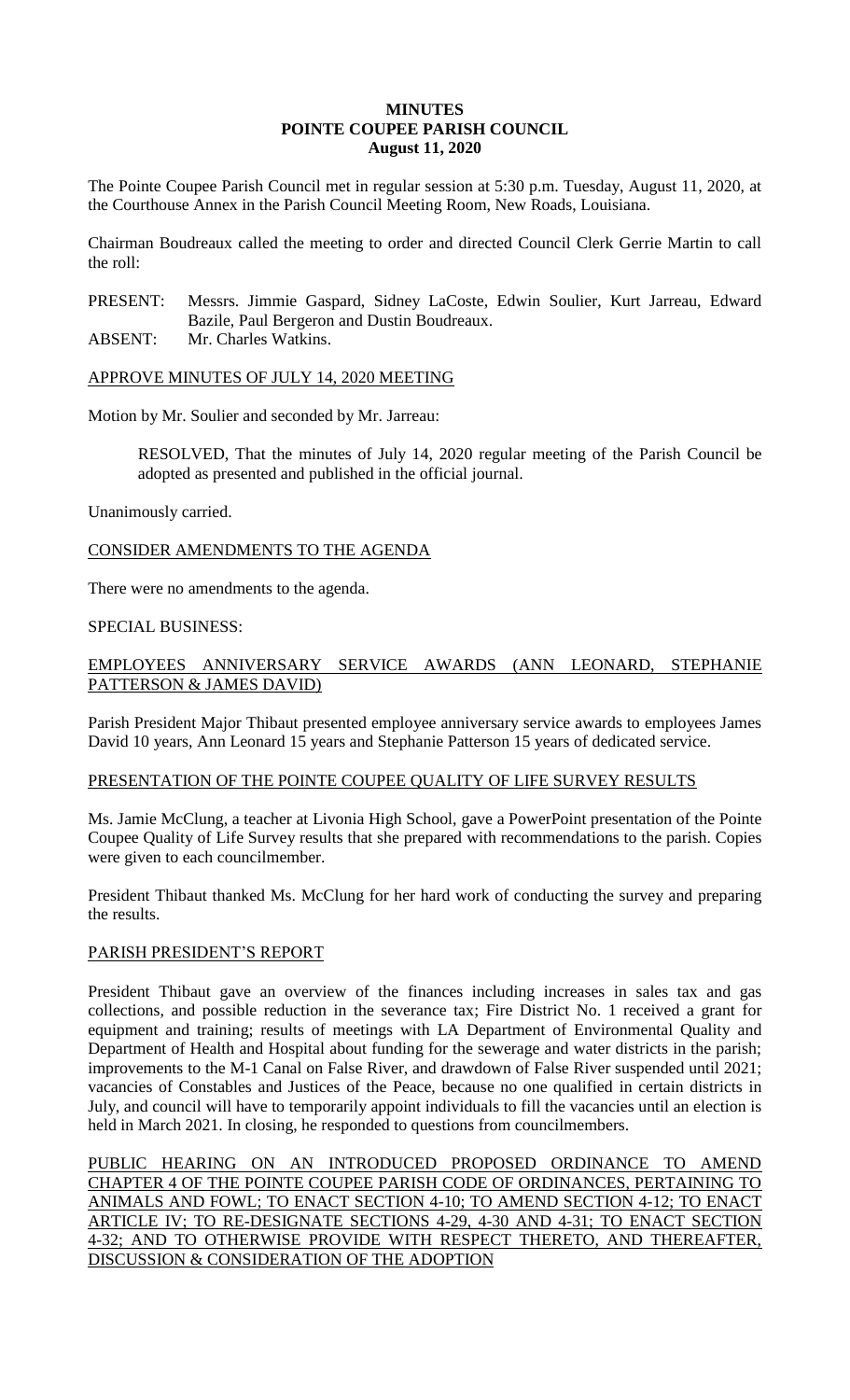August 11, 2020 2

A hearing to obtain public input to a proposed ordinance to amend Chapter 4 of the Pointe Coupee Parish Code of Ordinances, pertaining to animals and fowl; to enact section 4-10; to amend Section 4-12; to enact Article IV; to re-designate Sections 4-29, 4-30 and 4-31; to enact Section 4-32; and to otherwise provide with respect thereto was conducted at 6:24 p.m. at 5:30 p.m., Tuesday, August 11, 2020 at the Parish Council Meeting Room, Courthouse Annex, 160 East Main Street, New Roads, Louisiana. There were no objections received orally or written to the ordinance.

Councilmembers Jarreau and Bergeron reported on proposed changes to be made to the ordinance. After discussion, the following resolutions were offered:

Motion by Mr. Jarreau and seconded by Mr. LaCoste:

RESOLVED, That upon the recommendations of Councilman Jarreau, the amendments to a proposed ordinance to amend Chapter 4 of the Pointe Coupee Parish Code of Ordinances, pertaining to animals and fowl; to enact Section 4-10; to amend Section 4-12; to enact Article IV; to re-designate Sections 4-29, 4-30 and 4-31; to enact Section 4-32; and to otherwise provide with respect thereto be accepted by the Pointe Coupee Parish Council.

The Chairman called for a roll call vote that resulted as follows:

YEAS: Messrs. Gaspard, LaCoste, Soulier, Jarreau, Bazile, Bergeron and Boudreaux.

NAYS: None.

ABSENT: Mr. Watkins.

On a vote of 7-0-1, the motion carried.

Motion by Mr. Bergeron and seconded by Mr. Gaspard:

RESOLVED, That upon the recommendation of Councilman Bergeron, an amendment to a proposed ordinance to amend Chapter 4 of the Pointe Coupee Parish Code of Ordinances, pertaining to animals and fowl; to enact Section 4-10; to amend Section 4-12; to enact Article IV; to re-designate Sections 4-29, 4-30 and 4-31; to enact Section 4-32; and to otherwise provide with respect thereto be accepted by the Pointe Coupee Parish Council.

The Chairman called for a roll call vote that resulted as follows:

YEAS: Messrs. Bergeron, Bazile, Soulier, LaCoste, Gaspard and Boudreaux.

NAYS: Mr. Jarreau.

ABSENT: Mr. Watkins.

On a vote of 6-1-1, the motion carried.

Motion by Mr. Bergeron and seconded by Mr. Bazile:

RESOLVED, That a proposed ordinance to amend Chapter 4 of the Pointe Coupee Parish Code of Ordinances, pertaining to animals and fowl; to enact Section 4-10; to amend Section 4-12; to enact Article IV; to re-designate Sections 4-29, 4-30 and 4-31; to enact Section 4-32; and to otherwise provide with respect thereto be adopted with amendments by the Pointe Coupee Parish Council.

The Chairman called for a roll call vote that resulted as follows:

YEAS: Messrs. Gaspard, LaCoste, Soulier, Bazile, Bergeron and Boudreaux.

NAYS: Mr. Jarreau.

ABSENT: Mr. Watkins.

On a vote of 6-1-1, the motion carried.

# PUBLIC HEARING ON AN INTRODUCED PROPOSED ORDINANCE TO ENACT CHAPTER 21, ARTICLE II, SECTION 21-20(H) OF THE POINTE COUPEE PARISH CODE OF ORDINANCES, PERTAINING TO SOLID WASTE; AND TO OTHERWISE PROVIDE WITH RESPECT THERETO, AND THEREAFTER, DISCUSSION & CONSIDERATION OF THE ADOPTION

A hearing to obtain public input to a proposed ordinance to enact Chapter 21, Article II, Section 21-20(H) of the Pointe Coupee Parish Code of Ordinances, pertaining to solid waste and to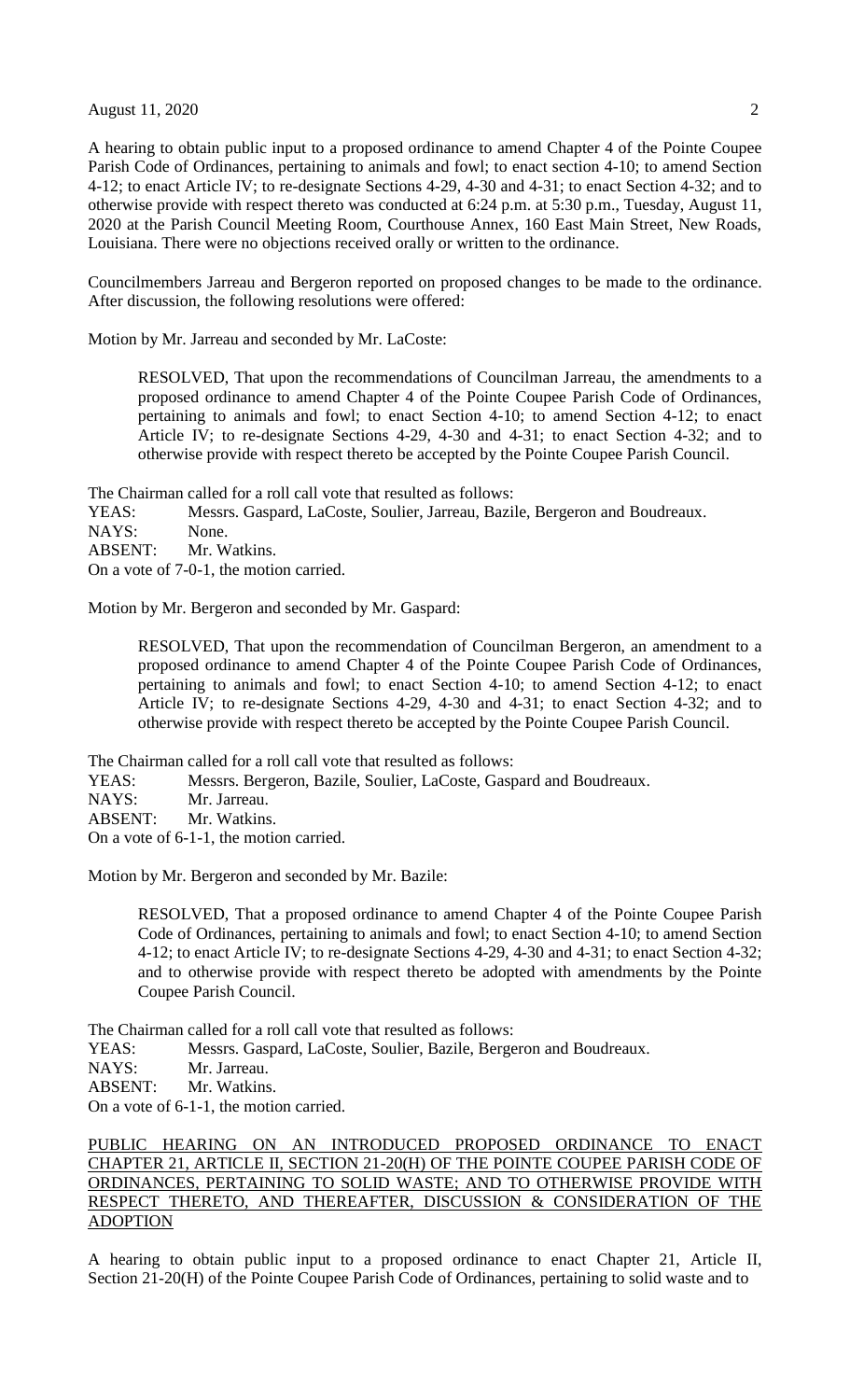otherwise provide with respect thereto was conducted at 6:39 p.m. at 5:30 p.m., Tuesday, August 11, 2020 at the Parish Council Meeting Room, Courthouse Annex, 160 East Main Street, New Roads, Louisiana. There were no objections received orally or written to the ordinance.

Motion by Mr. Soulier and seconded by Mr. Bazile:

RESOLVED, That a proposed ordinance to enact Chapter 21, Article II, Section 21-20(H) of the Pointe Coupee Parish Code of Ordinances, pertaining to solid waste and to otherwise provide with respect thereto be adopted by the Pointe Coupee Parish Council.

The Chairman called for a roll call vote that resulted as follows:

YEAS: Messrs. Bergeron, Bazile, Jarreau, Soulier, LaCoste, Gaspard and Boudreaux.

NAYS: None.

ABSENT: Mr. Watkins.

On a vote of 7-0-1, the motion carried.

### PUBLIC HEARING ON AN INTRODUCED PROPOSED ORDINANCE TO AMEND AND REENACT CHAPTER 22 OF THE POINTE COUPEE PARISH CODE OF ORDINANCES, PERTAINING TO SUBDIVISIONS; AND TO OTHERWISE PROVIDE WITH RESPECT THERETO, AND THEREAFTER, DISCUSSION & CONSIDERATION OF THE ADOPTION

A hearing to obtain public input to a proposed ordinance to reenact Chapter 22 of the Pointe Coupee Parish Code of Ordinances, pertaining to subdivisions and to otherwise provide with respect thereto was conducted at 6:40 p.m. at 5:30 p.m., Tuesday, August 11, 2020 at the Parish Council Meeting Room, Courthouse Annex, 160 East Main Street, New Roads, Louisiana. There were no objections received orally or written to the ordinance.

Chairman Boudreaux reported on an additional amendment needed to the ordinance to reduce the rear setback lines to 8 ft. for non-habitable buildings pertaining to lots.

Motion by Mr. Boudreaux and seconded by Mr. Bergeron:

RESOLVED, That an amendment to a proposed ordinance to reenact Chapter 22 of the Pointe Coupee Parish Code of Ordinances, pertaining to subdivisions and to otherwise provide with respect thereto be accepted by the Pointe Coupee Parish Council.

The Chairman called for a roll call vote that resulted as follows:

YEAS: Messrs. Gaspard, LaCoste, Soulier, Jarreau, Bazile, Bergeron and Boudreaux.

NAYS: None.

ABSENT: Mr. Watkins.

On a vote of 7-0-1, the motion carried.

Motion by Mr. Boudreaux and seconded by Mr. Bergeron:

RESOLVED, That a proposed ordinance to reenact Chapter 22 of the Pointe Coupee Parish Code of Ordinances, pertaining to subdivisions and to otherwise provide with respect thereto be adopted with amendments by the Pointe Coupee Parish Council.

The Chairman called for a roll call vote that resulted as follows:

YEAS: Messrs. Bergeron, Bazile, Jarreau, Soulier, LaCoste, Gaspard and Boudreaux. NAYS: None. ABSENT: Mr. Watkins. On a vote of 7-0-1, the motion carried.

INTRODUCTION OF ORDINANCE(S):

AN ORDINANCE TO AMEND AND REENACT SECTION 16-42 OF ARTICLE IV OF CHAPTER 16 OF THE POINTE COUPEE PARISH CODE OF ORDINANCES, PERTAINING TO NOISE; AND TO OTHERWISE PROVIDE WITH RESPECT THERETO (PUBLIC HEARING SEPTEMBER 8, 2020)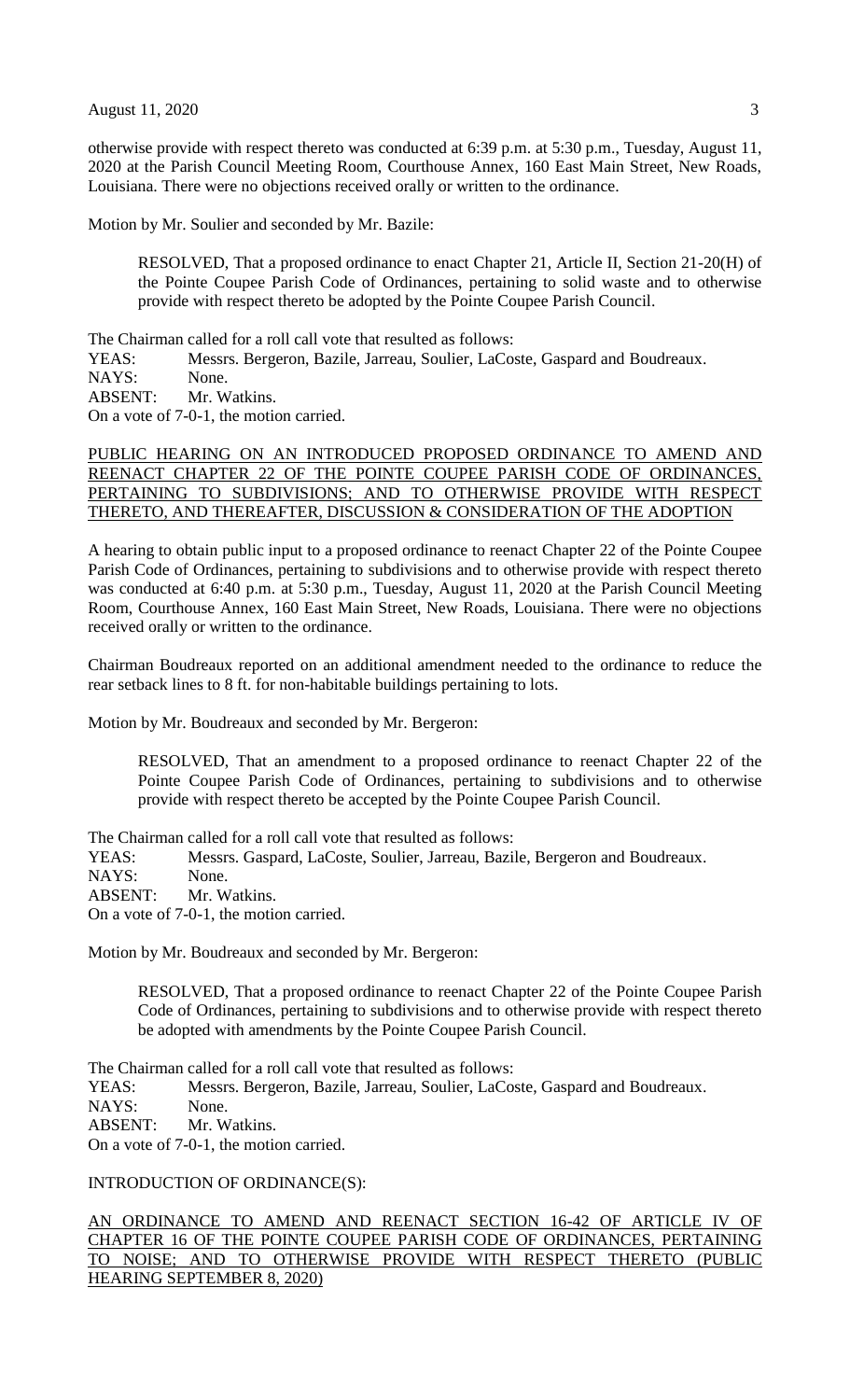### NOTICE OF INTRODUCTION OF ORDINANCE AND PUBLIC HEARING

NOTICE IS HEREBY GIVEN that a proposed ordinance to reenact Section 16-42 of Article IV of Chapter 16 of the Pointe Coupee Parish Code of Ordinances, pertaining to noise and to otherwise provide with respect thereto has been introduced before the Pointe Coupee Parish Council, and that a public hearing will be held relative thereto at 5:30 p.m., Tuesday, September 8, 2020 at the Parish Council Meeting Room, Courthouse Annex, 160 East Main Street, New Roads, Louisiana, after which said ordinance may be considered for adoption. All interested persons are urged to attend.

#### RECOMMENDATION(S) FROM PLANNING & ZONING COMMISSION:

### APPROVAL OF PLAT SHOWING AYMOND SUBDIVISION LOTS 1 THRU 16 BEING THE RESUBDIVISION OF TRACT C-4-A-3-A AT OSCAR IN SECTIONS 67 & 84, TOWNSHIP 5 SOUTH & RANGE 10 EAST FOR POINTE PROSPECT, LLC WITH VARIANCE FOR A RADIUS OF 47 FEET

Chairman Boudreaux confirmed, upon review of information in the subdivision ordinance, a variance for a radius of 47 ft. is not needed.

Motion by Mr. Boudreaux and seconded by Mr. Gaspard:

RESOLVED, That upon the recommendations of the Pointe Coupee Planning & Zoning Commission and Parish Sanitarian, a preliminary plat showing Aymond Subdivision Lots 1 thru 16 being the resubdivision of Tract C-4-A-3-A located at Oscar in Sections 67 & 84, T5S & R10E for Pointe Prospect, LLC be approved.

The Chairman called for a roll call vote that resulted as follows: YEAS: Messrs. Gaspard, LaCoste, Soulier, Jarreau, Bazile, Bergeron and Boudreaux. NAYS: None. ABSENT: Mr. Watkins. On a vote of 7-0-1, the motion carried.

Chairman Boudreaux announced the second recommendation does not need council's approval.

RESOLUTION(S):

# APPROVAL TO APPROPRIATE FUNDING UP TO \$8,000 FOR 2020 FOR PROPOSAL SUBMITTED BY CSRS FOR THE IMPLEMENTATION AND FRAMEWORK FOR DEVELOPING A ZONING PLAN FOR THE PARISH

Planning & Zoning Commission Chairman Jim Beard and representatives of CSRS gave a brief summary of the proposal submitted by CSRS for developing a zoning plan for the parish.

Motion by Mr. Boudreaux and seconded by Mr. Bergeron:

RESOLVED, That appropriation of funding up to \$8,000 for 2020 for proposal submitted by CSRS for implementation and framework to develop a zoning plan for the parish be approved.

Unanimously carried.

President Thibaut reported the above resolution was needed because funds were not placed in the 2020 budget to fund the above plan, and remaining funding will be placed in the 2021 budget.

### PROCLAMATION ORDERING A SPECIAL ELECTION TO FILL THE VACANCIES FOR CONSTABLE, JUSTICE OF THE PEACE IN DISTRICTS 5, 7 & 10

Motion by Mr. Bergeron and seconded by Mr. Soulier:

# **PROCLAMATION**